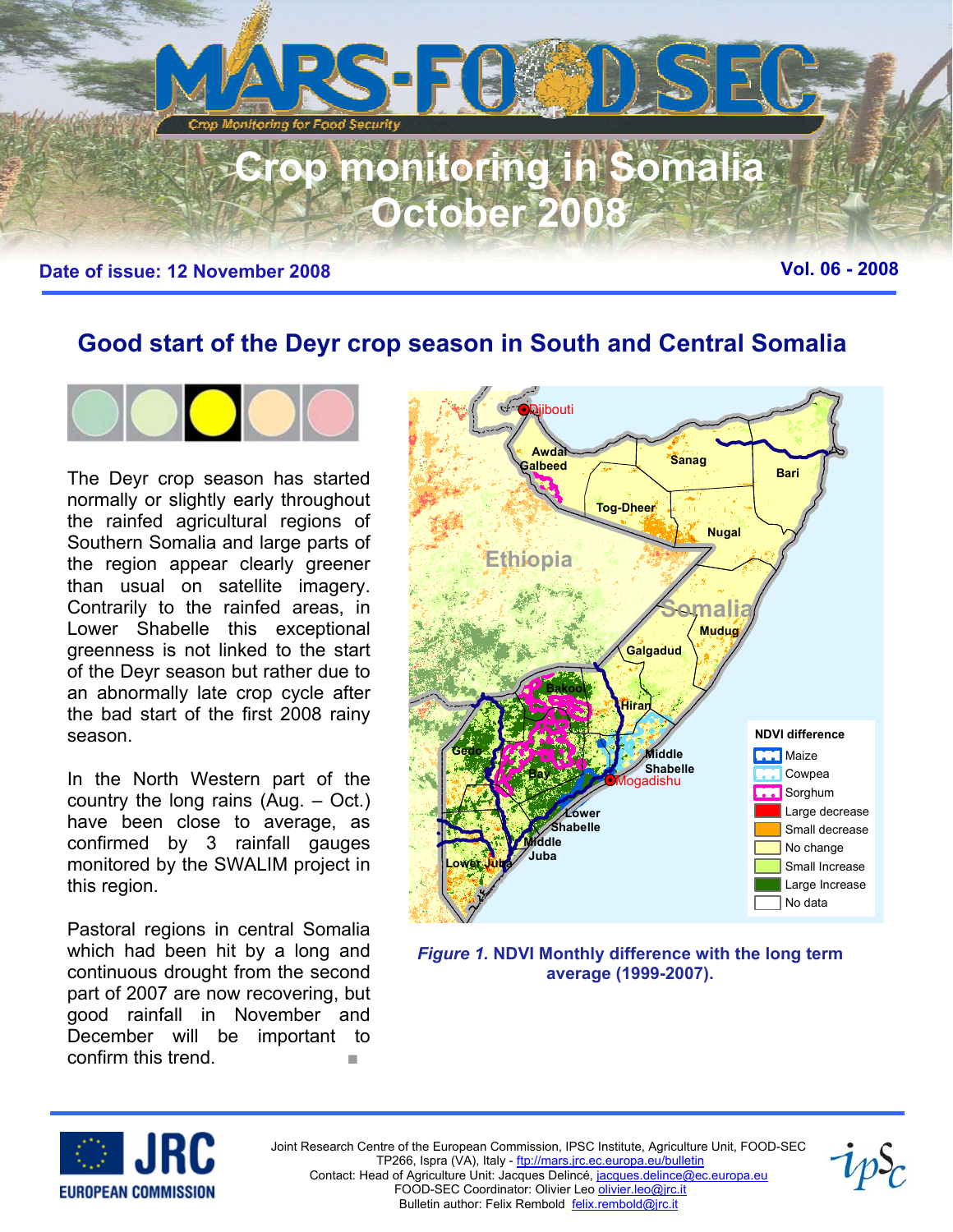### **Rainfall analysis**

Deyr rainfall has started as expected at the beginning/mid October and is close to average in large parts of Southern Somalia. Below average situations are visible in the northern pastoral areas such as Nugal and parts of Togdheer, while isolated raingauge data from these regions (Hargeisha and Qardo) have recorded close to average rainfall.



**Dekad 1 Dekad 2 Dekad 3** 

### *Figure 2***. 10-daily rainfall in mm during October 2008. Data derived from ECMWF model**.



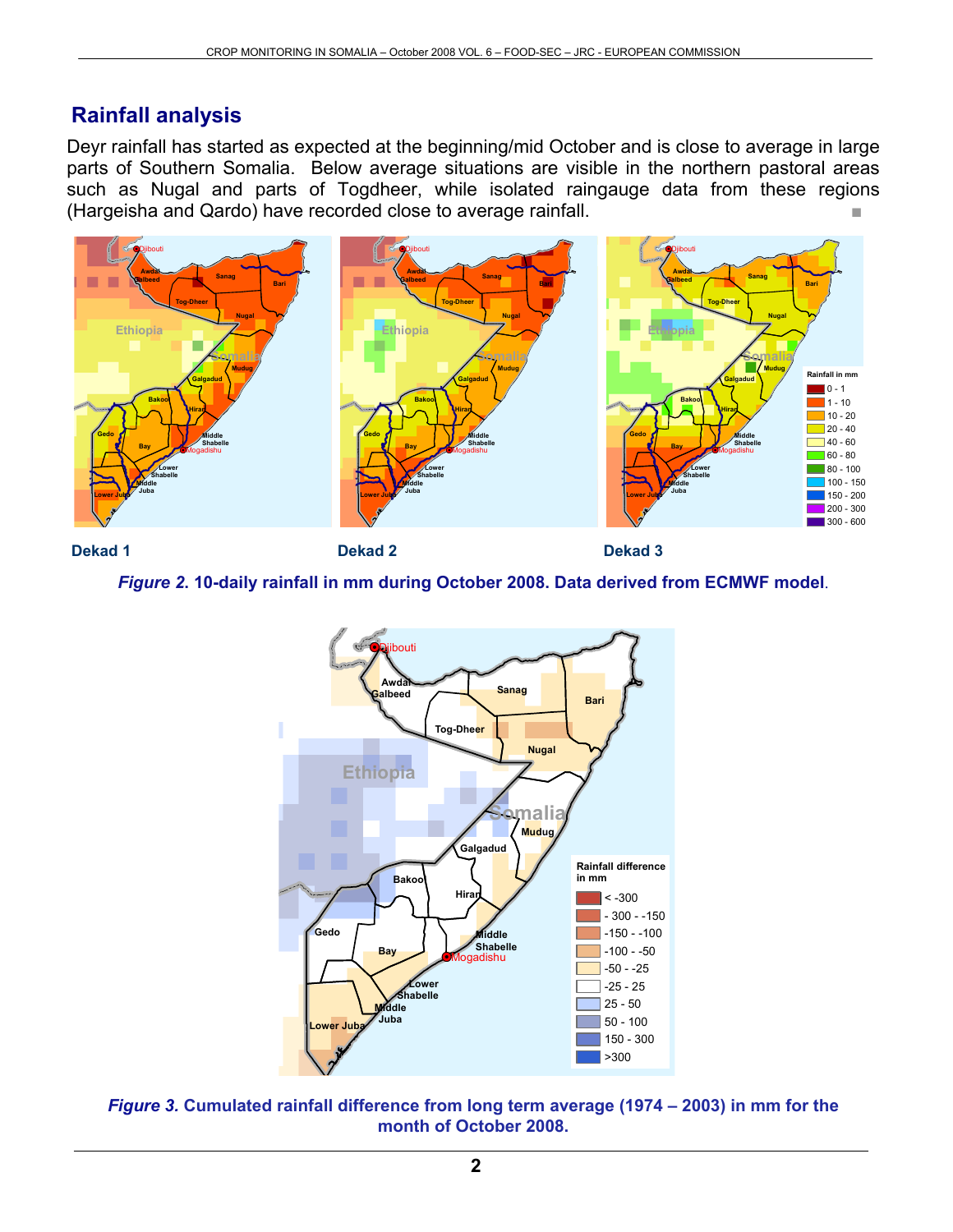### **Remote Sensing Analysis – Agriculture**

A normal to slightly early start of the Deyr season is visible for rainfed agriculture in the Bay, Bakool, Middle Shabelle and Gedoregions. In Hiran the onset of the agricultural cycle seems to be stronger than usual. For the Lower Shabelle region, no clear start of the Deyr season is visible yet, while the bad start of the first 2008 rainy season was followed by a very clear off season crop cycle. According to FSAU the late rains have led to significant off season maize planting. These crops should now have been harvested and have performed well according to the vegetation index.

The crop performance in the North West is close to average according to NDVI. Rainfall recorded by 3 stations in the region (Swalim Dek. Rainfall Bulletin, Issue 6) confirm that the Karan rainfall  $(Auq. - Oct.)$  was normal.



*Figure 4.* **Time series of crop specific NDVI and rainfall patterns in Somalia. The graphs compare the current season with the historical average and the previous year.**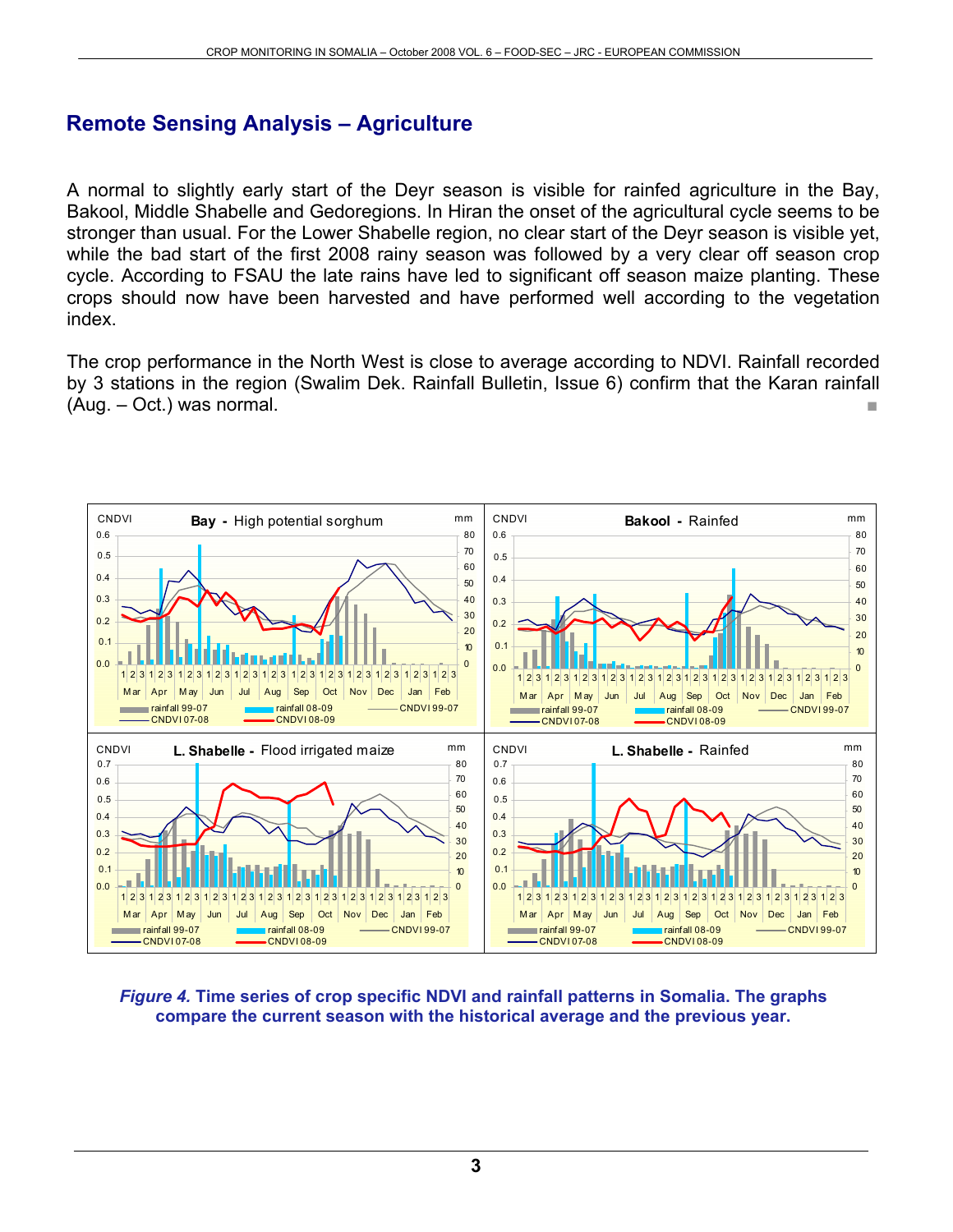

*Figure 4 cont.* **Time series of crop specific NDVI and rainfall patterns in Somalia. The graphs compare the current season with the historical average and the previous year.**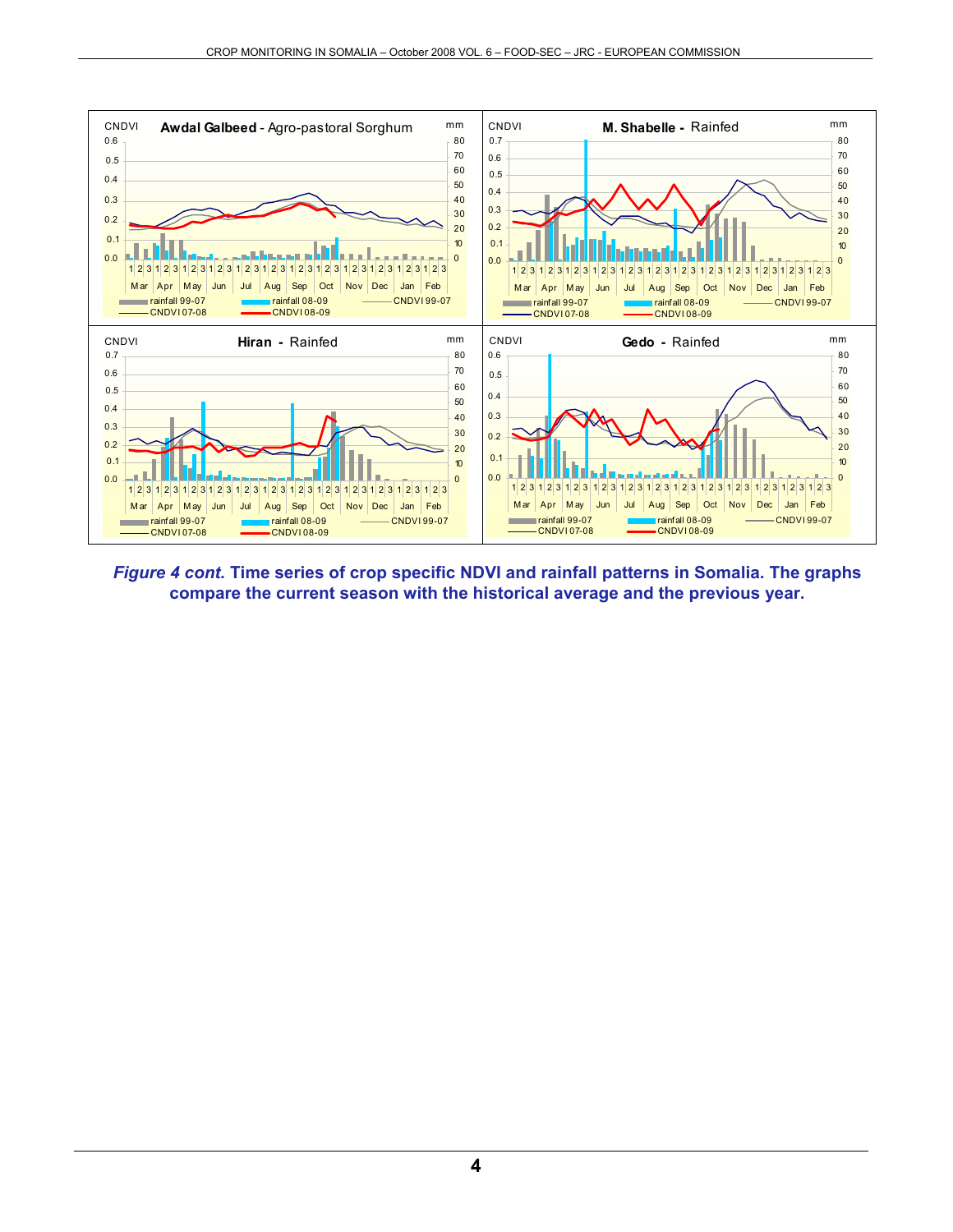## **Remote Sensing Analysis - Pasture**

The Southern part of the country looks clearly more humid than usual and even the central regions like Galgaduud, which have been suffering from a long drought, are slowly recovering.

A slightly below normal vegetation activity is visible in parts of Togdheer and Nugal regions.



*Figure 5.* **NDVI Monthly difference with the long term average (1999-2007).**